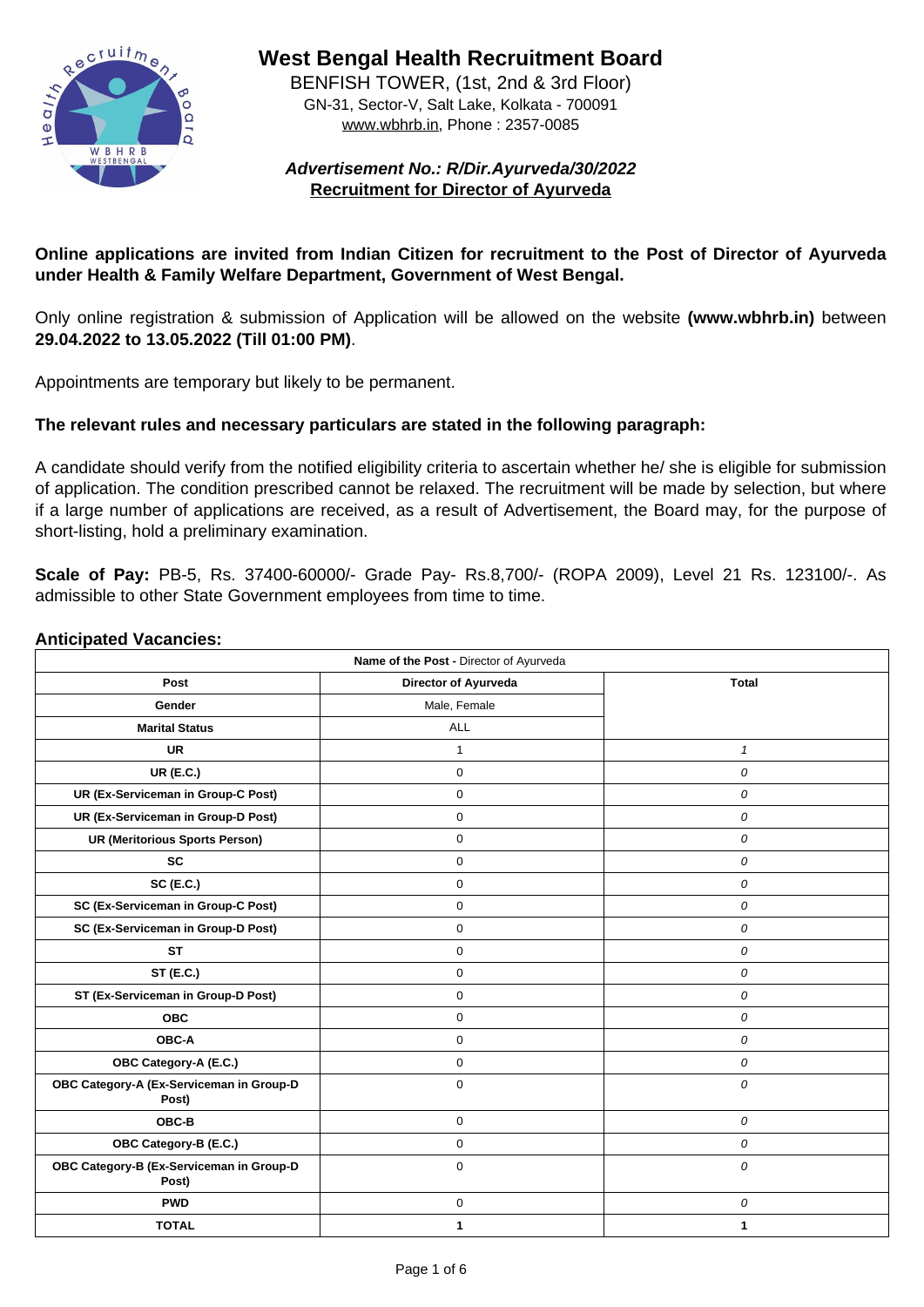# **Qualification:**

| SI No.         | Qualification                                                                                                                                                                                                                                                                                                                                                                  | <b>Type</b>      | <b>Total Marks</b> | <b>Distribution</b><br>Category | <b>Segregation</b> | <b>Additional</b><br><b>Attempt</b> | <b>Marks deduction</b><br>per additional<br>attempt |
|----------------|--------------------------------------------------------------------------------------------------------------------------------------------------------------------------------------------------------------------------------------------------------------------------------------------------------------------------------------------------------------------------------|------------------|--------------------|---------------------------------|--------------------|-------------------------------------|-----------------------------------------------------|
| $\mathbf 1$    | <b>Bachelor degree</b><br>in Ayurved from a<br><b>University</b><br>established by<br>law or a Statutory<br>Board or an<br><b>Examining Body</b><br>of Indian<br>Medicine or its<br>equivalent as<br>recognized under<br>the Indian<br><b>Medicine Central</b><br>Council Act, 1970<br>[All years Mark<br>sheets including<br>Supplementary<br>mark sheets to be<br>attached]. | <b>Essential</b> | 50.00              | Percent                         |                    | Will not be<br>evaluated            | Not Applicable                                      |
| $\overline{2}$ | A Post Graduate<br>qualification in<br>Ayurveda of a<br>recognized<br><b>University [All</b><br>years Mark<br>sheets including<br>Supplementary<br>mark sheets to be<br>attached].                                                                                                                                                                                             | <b>Essential</b> | 10.00              | Full                            |                    | Will not be<br>evaluated            | Not Applicable                                      |
| 3              | Registered either<br>in Part 'A' of the<br>State Register of<br>Ayurvedic<br><b>Medical</b><br>Practitioner<br>maintained by the<br>Paschim Banga<br><b>Ayurved Parisad</b><br>or in Part-I of the<br>the Central<br>register<br>maintained by the<br><b>Central Council of</b><br>Indian Medicine(<br><b>RELEVANT</b><br><b>DOCUMENTS</b><br>TO BE<br>ATTACHED)               | <b>Essential</b> | 0.00               | Full                            |                    | Will not be<br>evaluated            | Not Applicable                                      |
| $\overline{4}$ | Research<br>experience /<br><b>Publication works</b><br>in Ayurveda<br>(RELEVANT<br><b>DOCUMENTS</b><br>TO BE<br>ATTACHED)                                                                                                                                                                                                                                                     | Desirable        | 5.00               | Full                            |                    | Will not be<br>evaluated            | Not Applicable                                      |

Essential: A.1. Bachelor degree in Ayurved from a University established by law or a Statutory Board or an Examining Body of Indian Medicine or its equivalent as recognized under the Indian Medicine Central Council Act, 1970 [All years Mark sheets including Supplementary mark sheets to be attached]. i) Candidates are requested to upload all years' Mark Sheets including supplementary mark sheets of degree in Ayurveda from a University or its equivalent as recognized under the Indian Medicine Central Council Act, 1970 in the space provided for the same. ii) Marks obtained in degree in Ayurveda from a University or its equivalent should be filled in the space for "Marks Obtained"(all years) and grand total of full marks in respect of all total corresponding subjects/papers should be filled in the space for "Full Marks"(all years). N.B: If mark sheet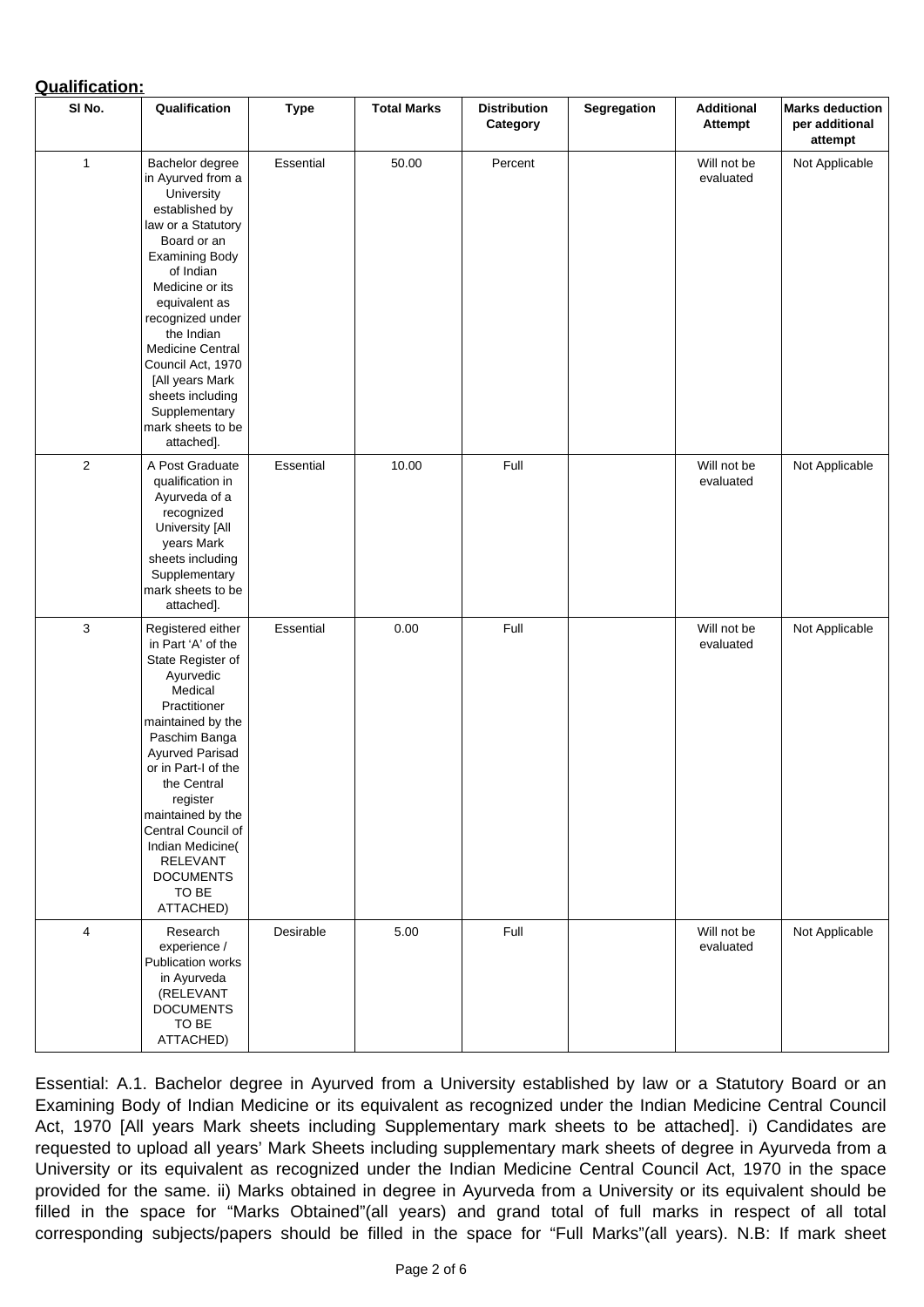contains grade instead of marks, candidate has to substantiate the concerned conversion sheet (ALL YEARS TOGETHER) in order to assess the percentage of marks obtained by the candidate. 50% MARKS WILL BE ALLOTTED IF A CANDIDATE FAILS TO UPLOAD GRADE CONVERSION SHEET ALONG WITH THE MARKSHEETS SHOWING THE CANDIDATES HAVE PASSED THE REQUISITE QUALIFICATION. A.2. Post Graduate qualification in Ayurveda of a recognized University: i) Candidates are requested to upload all years' Mark Sheets including supplementary mark sheets of Post – Graduate qualification in Ayurveda of a recognized University in the space provided for the same. ii) Marks obtained in the of Post – Graduate qualification in Ayurveda of a recognized University, should be filled in the space for "Marks Obtained"(all years) and grand total of full marks in respect of all total corresponding subjects/papers should be filled in the space for "Full Marks"(all years). A.3) i) Candidates must be registered either in Part 'A' of the State Register of Ayurvedic Medical Practitioner maintained by the Paschim Banga Ayurved Parisad or in Part-I of the the Central register maintained by the Central Council of Indian Medicine in the space provided for the same. Candidates must upload the aforesaid Registration Certificate in the space specified for the same. No marks will be allotted for Registration Certificate, though it is mandatory for all to upload the same. Application without Registration Certificate will be rejected. A.3.ii) Candidates are requested to input 100 marks in "Marks obtained" column as well as in "Full marks" column while filling up in the space for "Registered either in Part 'A' of the State Register of Ayurvedic Medical Practitioner maintained by the Paschim Banga Ayurved Parisad or in Part-I of the the Central register maintained by the Central Council of Indian Medicine" while applying online. A.4) In the column "Additional Attempt", candidates are requested to put "No" as no deduction of marks is there for additional attempt.

Desirable: Research experience or Publication works in Ayurveda : • Candidates must upload Research experience or Publication (MINIMUM ONE) works in Ayurveda in the space specified for the same, if applicable. • Candidates must upload relevant documents generating a single pdf file or jpeg/jpg/png format with high resolution in the space specified for the same. • Candidates are requested to input 100 marks in "Marks obtained" column as well as in "Full marks" column while filling up in the space for "Research experience / Publication works in Ayurveda (RELEVANT DOCUMENTS TO BE ATTACHED)"

**Age:** Date of birth should be between 01-Jan-1967 and 01-Jan-2004 for all candidates; Maximum Relaxation is 1 Years

#### **Fee & Age Relaxation:**

| <b>Section</b>                                                                                                | <b>Relaxation Year</b> | <b>Fee Type</b> | <b>Part Fee</b> |
|---------------------------------------------------------------------------------------------------------------|------------------------|-----------------|-----------------|
| <b>Unreserved</b>                                                                                             | 0 Years                | Not Exempted    |                 |
| <b>Scheduled Caste</b>                                                                                        | 0 Years                | Exempted        |                 |
| <b>Scheduled Tribe</b>                                                                                        | 0 Years                | Exempted        |                 |
| <b>PWD</b>                                                                                                    | 0 Years                | Exempted        |                 |
| Upper age -limit shall be relaxable<br>for the persons having substantive<br>appointment under the Government | Years                  | Not Exempted    |                 |

Age: Not more than 55 years on the 1st day of January of the year of advertisement: provided that the upper age limit shall be relaxable for the persons having substantive appointment under the Government. For age proof, admit card or mark sheet of Class X or MP or equivalent or any Government ID Proof (which one contains the D.O.B. of the candidate. Note: A. Reservation for exempted category shall be considered only when supported by Certificate issued by appropriate Authority, as defined by Directorate of Employment, Labour Department, Government of West Bengal, where applicable. B.NO AGE RELAXATION FOR BEING SC/ST/OBC/PWD CATEGORY SHALL BE ENTERTAINED FOR PREPARATION OF PANEL UNDER UR CATEGORY.

**Fee:** Candidates must submit the online application fee amounting Rs. 210/- (Rupees two hundred ten) only through Banks participating in the GRPS (Govt. Receipt Portal System).

#### **Money order, Cheque, Bank Draft, and Cash etc. shall not be accepted.**

No application shall be considered unless accompanied by the requisite application fee excepting Candidates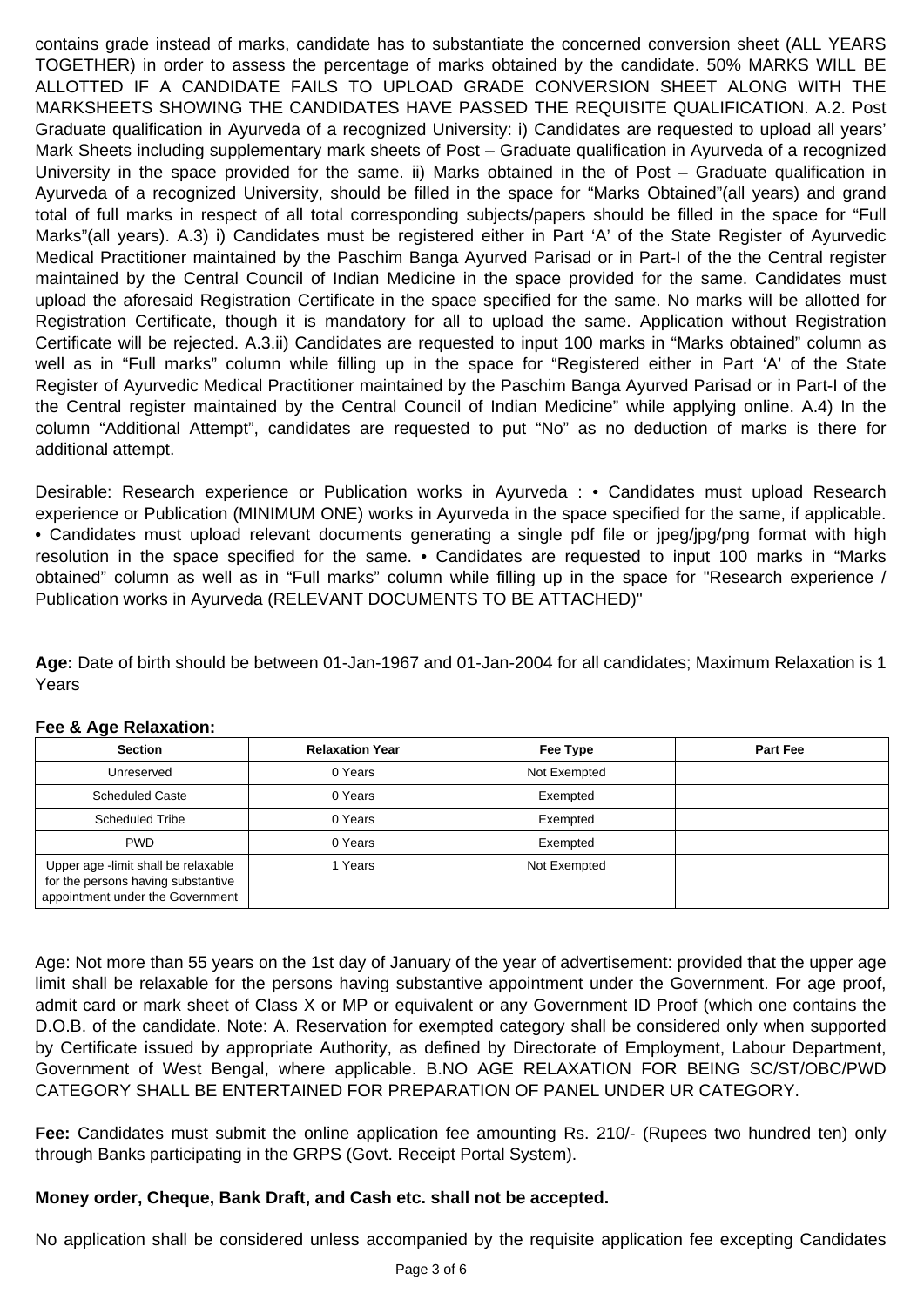belonging to SC/ST category of West Bengal and persons with disabilities specified under Disabilities Rule, 1999 (certificates obtained before the Advertisement date) who do not require to pay any fee. Such exemption of fee is, however, not applicable to any OBC candidate.

**No claim for refund of the fee shall be entertained nor shall it be held in reserved for any other examination.**

**In case, any of the statement made in the application subsequently found to be false within the knowledge of the candidates- his/her candidature shall be liable to be cancelled, and even if appointed to a post on the results of this examination his/her appointment shall be liable to be terminated. Willful suppression of any material fact shall also be similarly dealt with.**

Candidates should take particular note that entries in their application submitted to the Board must be made correctly against all the items which shall be treated as final and **no alteration , addition or deletion in this** regard shall be allowed after full submission of the application. Application not duly filled in or found incomplete or defective in any respect or without fee shall be liable to rejection.

- In the District, the Sub-Divisional Officer of the Sub-Division concerned, and
- In Kolkata, District Welfare Officer, Kolkata & ex-officio Jt. Director, Backward Classes Welfare Deptt., Govt. of West Bengal [No.2420-BCW/MR-61/2012 (Pt.) dated 12.07.13.

**Candidates must fulfill the essential qualification at the time of submission of application. No degree or experience certificate issued after the last date of submission of application will be considered.**

#### **Particulars and Certificates required:**

(a) A candidate claiming to be S.C./S.T./O.B.C. must have a certificate in support of his/her claim from a competent authority of West Bengal as specified below [vide the west Bengal SCs and STs (Identification) Act, 1994 and SCs /STs Welfare Department order No. 261-TW/EC/MR-103/94 dated with B.C.W. Deptt. Order No. 6320-BCH/MR-84/10 dated 24.09.20l0]:

### **No claim for being a member of the SC, ST and OBC, or a Person with Disability shall be entertained after**

#### **submission of the application**

(b) Persons with Disabilities (physically handicapped) must have a certificate from an appropriate Medical Board [vide West Bengal Persons with Disabilities (Equal Opportunities, Protection of Rights and Full Participation) Rules, 1999]

(c) The West Bengal Health Recruitment Board (WBHRB) may require such further proof or particulars from the candidates as it may consider necessary and may make enquiries regarding eligibility. Original Certificates relating to citizenship (by registration), age, qualifications, caste (SC/ST/BC), Physical disability shall have to be submitted when the WBHRB asks for them. If any candidate fails to furnish any certificate or any other relevant document or information relating to his/her candidature within the time specified by the Board, his/her claim for allotment may be passed over without further reference to him/her.

Persons with Disabilities (Physically handicapped) [40% and above] must have a certificate from an appropriate Medical Board[vide West Bengal Persons with Disabilities(Equal Opportunities, Protection of Rights and Full Participation) Rules, 1999]

Submission of more than one application is strictly forbiddened.

**A candidate should note that his/her participation in the examination & interview process shall be deemed provisional subject to determination of his/her eligibility in all respects. If at any stage even after issuance of the letter of appointment a candidate is found in-eligible for admission to this Examination, his/her Candidature shall be cancelled without further reference to him/her.**

**Canvassing:** Any attempt on the part of candidate to enlist support for his/her application shall disqualify him/her for appointment.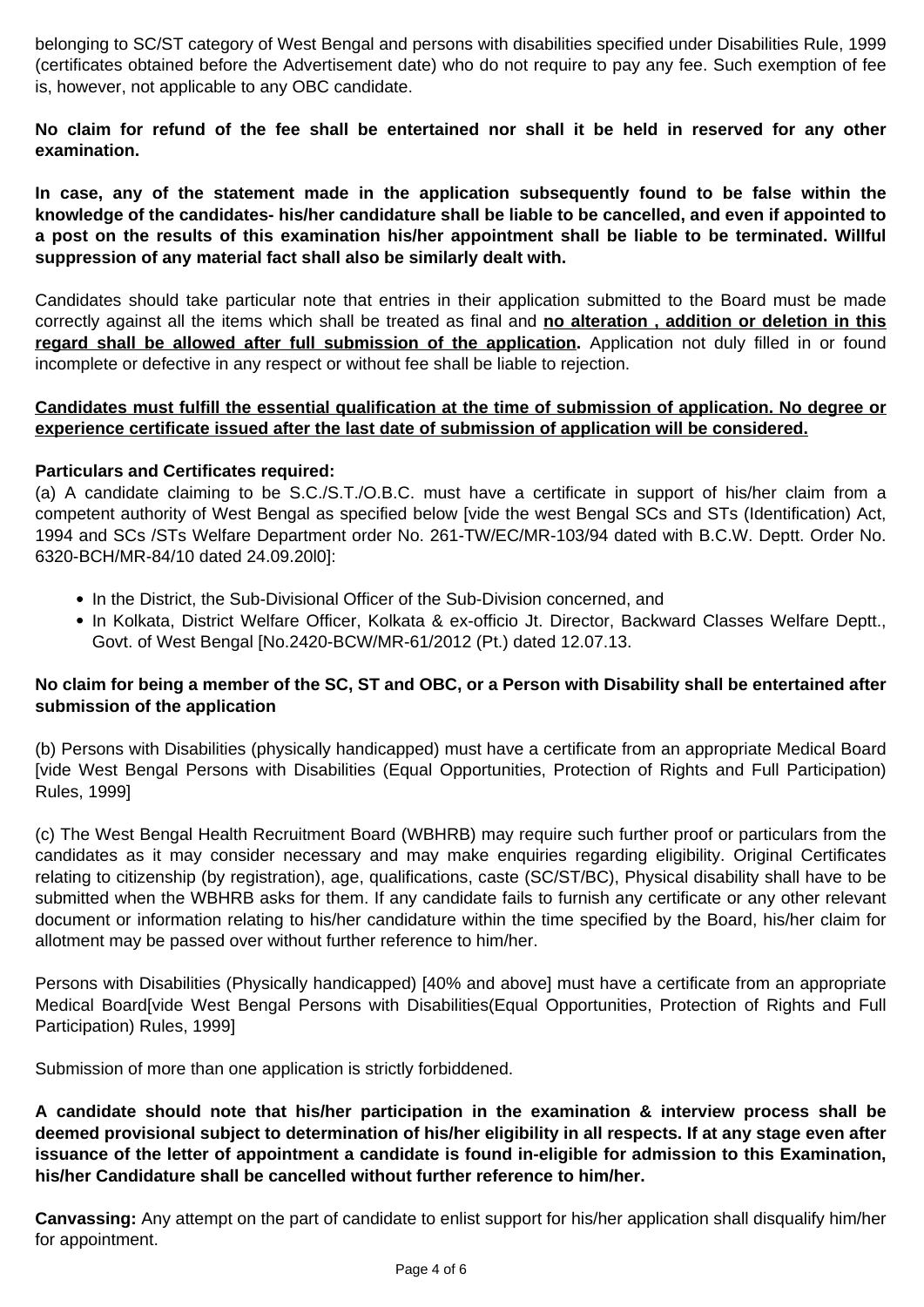# **Applicants need to take print-out of the application form. Two copies have to be submitted at the time of the recruitment Process.**

Note:- Candidates are advised in their own interest to apply using Online Application Form, much before the closing date and not to wait till the last date to avoid congestion on Web-Server on account of heavy load on website.

#### **Experience:**

| Category                                                                                                                                                                                                                                          | <b>Type</b>      | <b>Total Marks</b> | <b>Minimum Month</b> | <b>Distribution Category</b> | <b>Segregation</b> |
|---------------------------------------------------------------------------------------------------------------------------------------------------------------------------------------------------------------------------------------------------|------------------|--------------------|----------------------|------------------------------|--------------------|
| 10 (Ten) years'<br>experience as Teacher<br>or Ayurvedic Medical<br>Officer in recognized<br>Ayurvedic Institution or<br>Hospital including not<br>less 5 (five) years'<br>Administrative<br>experience [Relevant<br>documents to be<br>attached] | <b>Essential</b> | 20.00              | 120                  | Full                         |                    |

Experience: A) Candidates must possess 10 (Ten) years' experience as Teacher or Ayurvedic Medical Officer in recognized Ayurvedic Institution or Hospital including not less 5 (five) years' Administrative experience. Candidates having more than one experience certificate should click "ADD ROW" button to provide the information of multiple experience certificates. Tenure of any experience should be taken upto the last date of submission of application. B) The candidates possessing the relevant experience must select YES option (Radio Button) in the Experience section. C) It is once again reiterated that experience is mandatory. Without relevant experience document, the candidature is liable to be rejected. D) Payslip / joining letter/ appointment letter/ engagement letter/ offer letter/ resignation letter will not be considered as experience certificate. Any experience certificate without mentioning START DATE and END DATE will not be considered as VALID EXPERIENCE CERTIFICATE.

#### **Marks Distribution:**

| <b>Marks</b> | ⊧ Marks<br><b>Tence</b> | <b>TView Marks</b> | Writ<br><b>Marks</b> |
|--------------|-------------------------|--------------------|----------------------|
| 65.00        | ∩∩ ∩∩<br>ZU.UU          | 5.00               | 0.00                 |

1. Candidate has to upload all the relevant documents (wherever applicable), preparing a single pdf file or take snap shots of all the relevant documents preparing a single image of jpeg/ png format with high resolution while applying in the website. Candidates are requested to upload the relevant documents in legible and readable format in the space provided for the same. If any document is uploaded in the space provided for the other one, the candidature may be rejected. 2. Scanning of original copy of all the relevant documents will be taken into consideration. 3. Candidate has to be careful that all the words/ marks in the uploaded documents shall be readable clearly, otherwise such uploaded documents will not be accepted and candidature may be rejected. 4. Short listing of candidates may be made before the Interview on the basis of academic scores OR on the basis of written test (if decided later) or both. 5. Applications received after the scheduled date and time for submission of application will be rejected. 6. Address Proof: If Government ID Proof (i.e. Aadhaar Card/Voter Card/Driving License/Passport etc.) is not available, then candidates may submit any certificate issued by the revenue office/ municipality/BDO Office/Panchayat Office as their present address. 7. Photo: Recent colour front-facing passport size photograph with single color background (60% of the photograph must be covered by face) must be uploaded. 8. Signature: Full running signature in white blank sheet must be uploaded. No short signature/ initial will be entertained. 9. No higher qualification without essential qualification shall be entertained. 10. Candidates are requested to upload all the relevant documents /certificates with period/tenure ending on or before the last date of submission of application. 11. Edit Mode: After uploading documents through online, candidates may edit any information and re upload documents only before the final submission process is completed. Every time a candidate has to log in and go through all the steps till final submission. No step can be skipped. Editing in any step may be done and other steps may be kept unchanged using the "SAVE" button in all the steps. Candidates, for whom fee exemption is not applicable, cannot edit document after payment process is completed